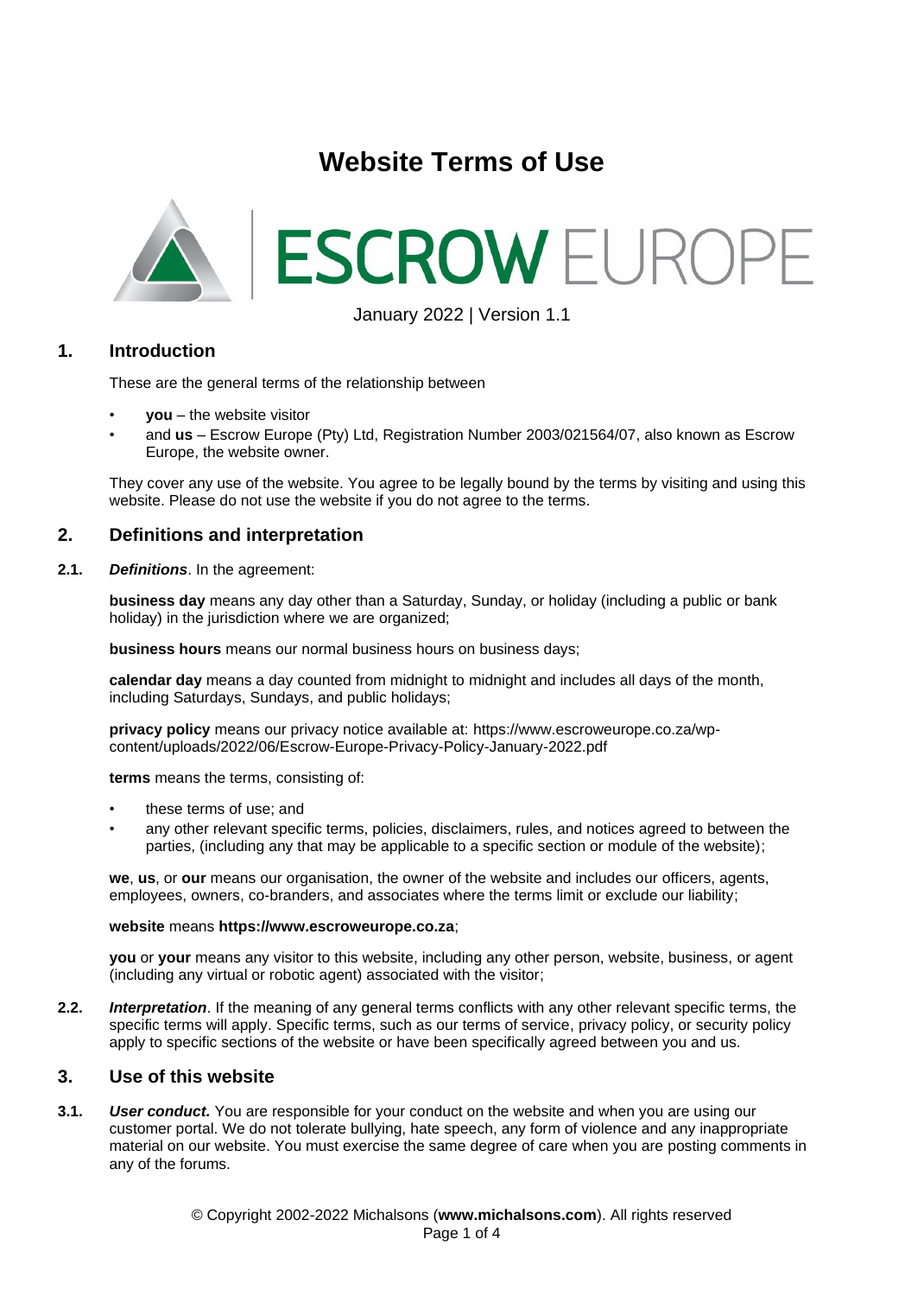- **3.2.** *Licence*. We grant you a limited licence to use this website on these terms. We may cancel your licence at any time for any reason. Your licence is automatically cancelled if you do not get our written permission before using this website in a way these terms do not allow.
- **3.3.** *Breach*. If you breach any of the terms or infringe any other person's rights (including copyright), we may cancel your licence, block you from using the website, claim specific performance or damages against you, and take any other steps the law allows, without affecting our rights.
- **3.4.** *Framing and linking*. You may not frame this website or any of its pages. You may only link to the home page of this website. You may not deep link (link to any other page) or link in any way that could suggest that we endorse or support you, or that you have any rights in our website or intellectual property, unless we have given you written permission to do so.
- **3.5.** *Virtual agents*. You may not use any technology (including spiders, crawlers, bots, and similar virtual agents) to search or gain any information from this website, unless we have given you permission to do so.
- **3.6.** *Delivery*. You gain access to our services when you log into our website. We do not physically deliver any of our services or products.

# **4. Capacity**

You promise that you are entitled to visit this website and agree to the terms because you:

- are at least 18 (or regarded as legally adult), and have the legal right and capacity to do so; or
- are not 18 yet, but have permission from your parent (or legal guardian) to do so.

## **5. Data and privacy**

- **5.1.** *Your data.* We respect your privacy and take the protection of personal information very seriously. Our privacy policy describes how we collect, store use and protect information that can be associated with you or another specific natural or juristic person and can be used to identify you or that person.
- **5.2.** *Responsibility*. We take the protection of your data very seriously and will always do everything in our power to protect it. However, we are not responsible for any of your data stored on the online services, you provide it to us at your own risk, and you indemnify us against any liability for it to the extent allowed by applicable law, including liability for information security, unauthorised access, and third party claims.
- **5.3.** *Indemnity*. You agree to indemnify, defend, and hold us harmless (and those related to us and our personnel, co-branders or other partners) from and against any claim, demand, loss, damage, cost, or liability (including legal costs) arising out of or relating to you failing to comply with your obligations under this clause. If permissible under applicable law, legal costs will be on an attorney and own client basis.
- **5.4.** *Access*. On a party's reasonable written request, the other party will provide the requesting party with the information that it has regarding your data and its processing that is necessary to enable the requesting party to comply with its obligations under this clause and the applicable laws. The requesting party will reimburse the other party for its reasonable charges for its assistance.
- **5.5.** *Preservation of integrity of your data.* Both of the parties will take reasonable precautions (having regard to the nature of each of their obligations under the agreement), to preserve the integrity of your data and prevent any unauthorised access, corruption or loss of your data.
- **5.6.** *Records*. You agree that our records are prima facie evidence of the services supplied to you.

## **6. Accurate information**

You promise that you will only give accurate information to us and this website.

## **7. Intellectual property**

**7.1.** *Ownership*. Except as provided to the contrary in the agreement, all rights, title, interest, and ownership (including all rights under all copyright, patent, and other intellectual property laws) in, to, or of this website are our sole property or will vest in us or a third party licensor and we or they may prosecute you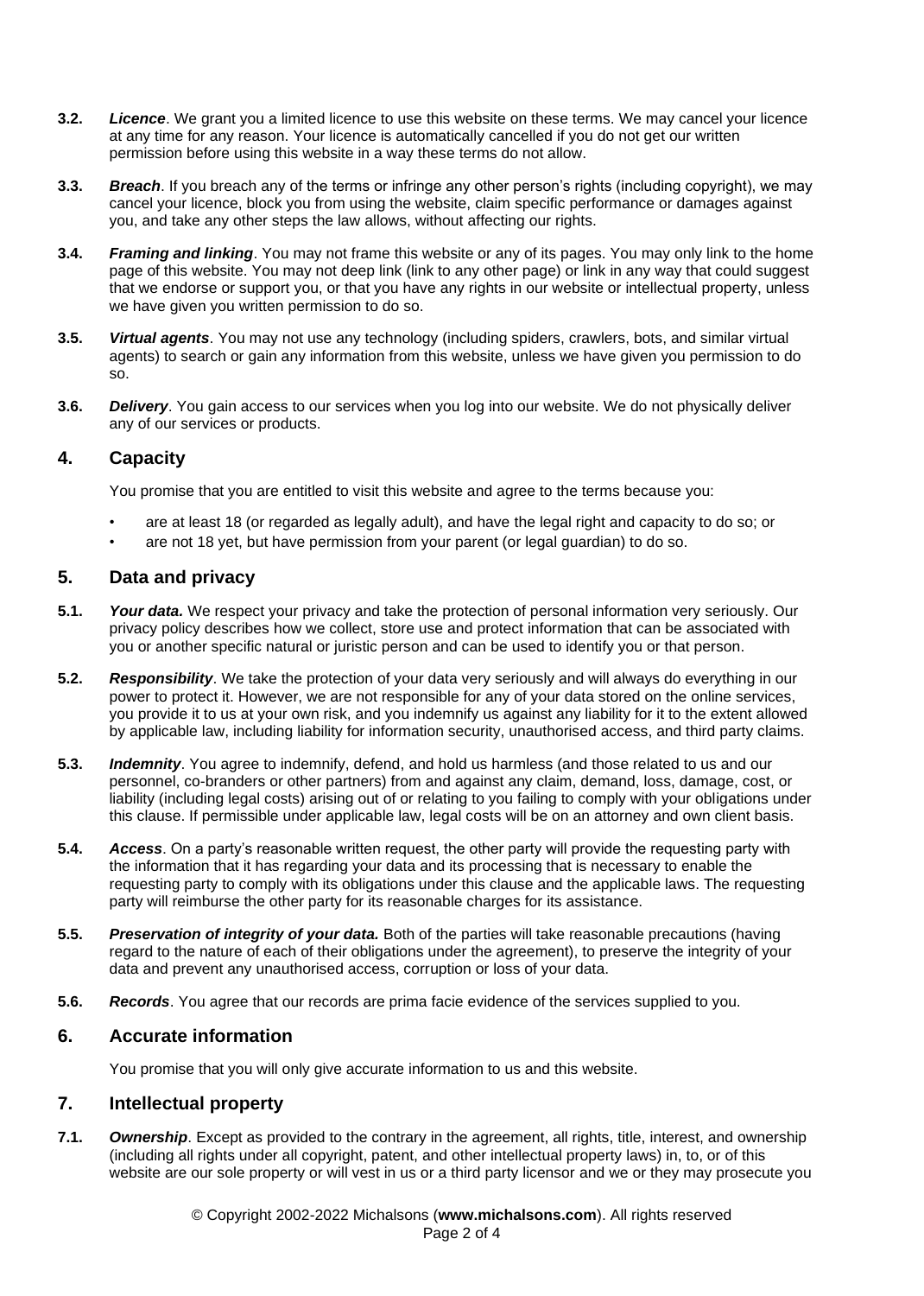for any violations of those rights. All moral rights are reserved.

- **7.2.** *Our technology.* Our technology is anything that we have or acquire right in and may use to perform our obligations under this agreement.
- **7.3.** *Trademarks*. Our logo and sub-logos, marks, and trade names are our trademarks and no person may use them without our permission. Any other trademark or trade name that may appear on our marketing material is the property of its respective owner.
- **7.4.** *Restrictions*. Except as expressly permitted under the agreement, the website may not be:
	- modified or used to make derivative works;
	- rented, leased, loaned, sold or assigned;
	- reverse engineered or copied; or
	- reproduced or distributed.

#### **8. Limits to our liability**

- **8.1.** *Own risk*. We provide the website **"as is"**. We do not give any express or implied warranty or make any other promise about this website. For example, we do not warrant that it is good quality, fit for any particular purpose, accurate, complete, up-to-date, legally effective or secure. We also do not warrant that it is free of latent defects, errors, malicious software or infringing content, or that you will have quiet or uninterrupted use of it.
- **8.2.** *Indemnity*. You indemnify (or promise to protect) us against any claim, demand, loss, damage, cost, or liability (including reasonable attorneys' fees) related to your use of this website.
- **8.3.** *Faults*. We will do our best to fix any fault in this website as soon as reasonably practical after we find out about it. This is the limit of our responsibility and liability for any fault in the website.
- **8.4.** *Direct damages limited*. We are not liable for any direct damages, to the extent that applicable law allows. Where we are liable in terms of applicable law, we will only be liable up to an amount equal to R100. This limit applies whether a claim is based on contract, delict (tort) or any other legal cause of action.
- **8.5.** *Indirect damages*. We will never be responsible for any indirect or consequential damages or losses, even if we should have foreseen them. These may include any loss of profit, loss of goodwill, loss of use or damages related to lost or damaged data.
- **8.6.** *Other websites*. We are not responsible for anyone else's website.

#### **9. General**

- **9.1.** *Resolving disputes.* Either party may inform the other in writing if there is a dispute. The parties must first try to negotiate to end the dispute, then enter into mediation if negotiation fails, and finally go to arbitration if mediation fails.
- **9.2.** *Beyond human control.* Neither party is responsible for breach of this agreement caused by circumstances beyond human control, but the other party may cancel this agreement on written notice to the other if the circumstances persist for more than 60 calendar days.
- **9.3.** *Entire agreement*. The terms are the entire agreement between the parties on the subject.
- **9.4.** *Changes to website*. We may change or stop publishing this website without notice and will not be responsible for any consequences.
- **9.5.** *Changes to terms*. We may change the terms at any time by placing a notice on this website or updating this web page. If you do not agree with the change, you must stop using this website or the changed terms will apply to you.
- **9.6.** *Facts about website*. If an administrator of this website signs a letter confirming any fact related to the website, that letter is conclusive proof of its contents. These may include the version of the terms that apply to any dispute, or what content or functions the website had at a particular time or date.